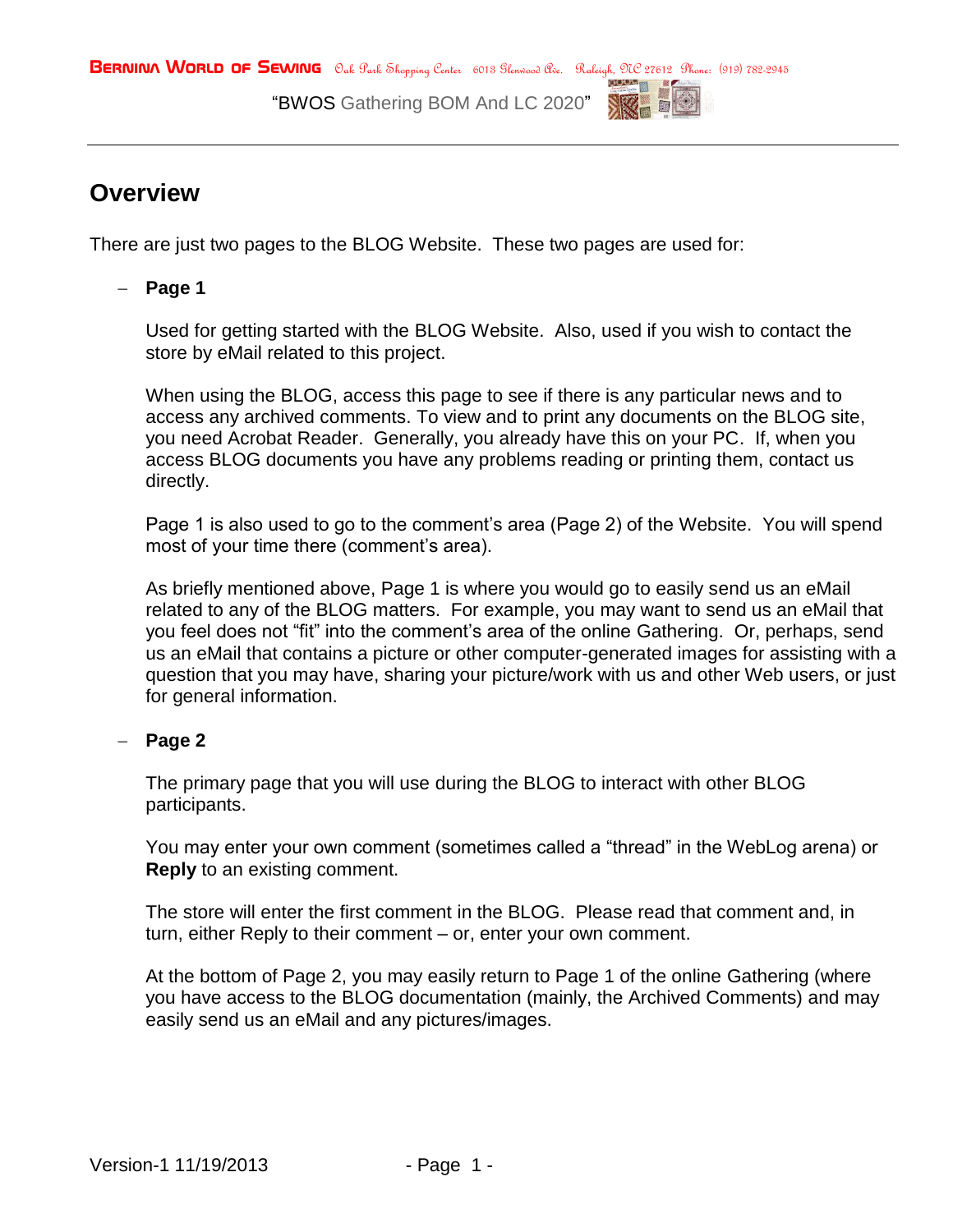**BERNINA WORLD OF SEWING** Oak Park Shopping Center 6013 Slenwood ave. Raleigh, 97C 27612 Phone: (919) 782-2945

"BWOS Gathering BOM And LC 2020"



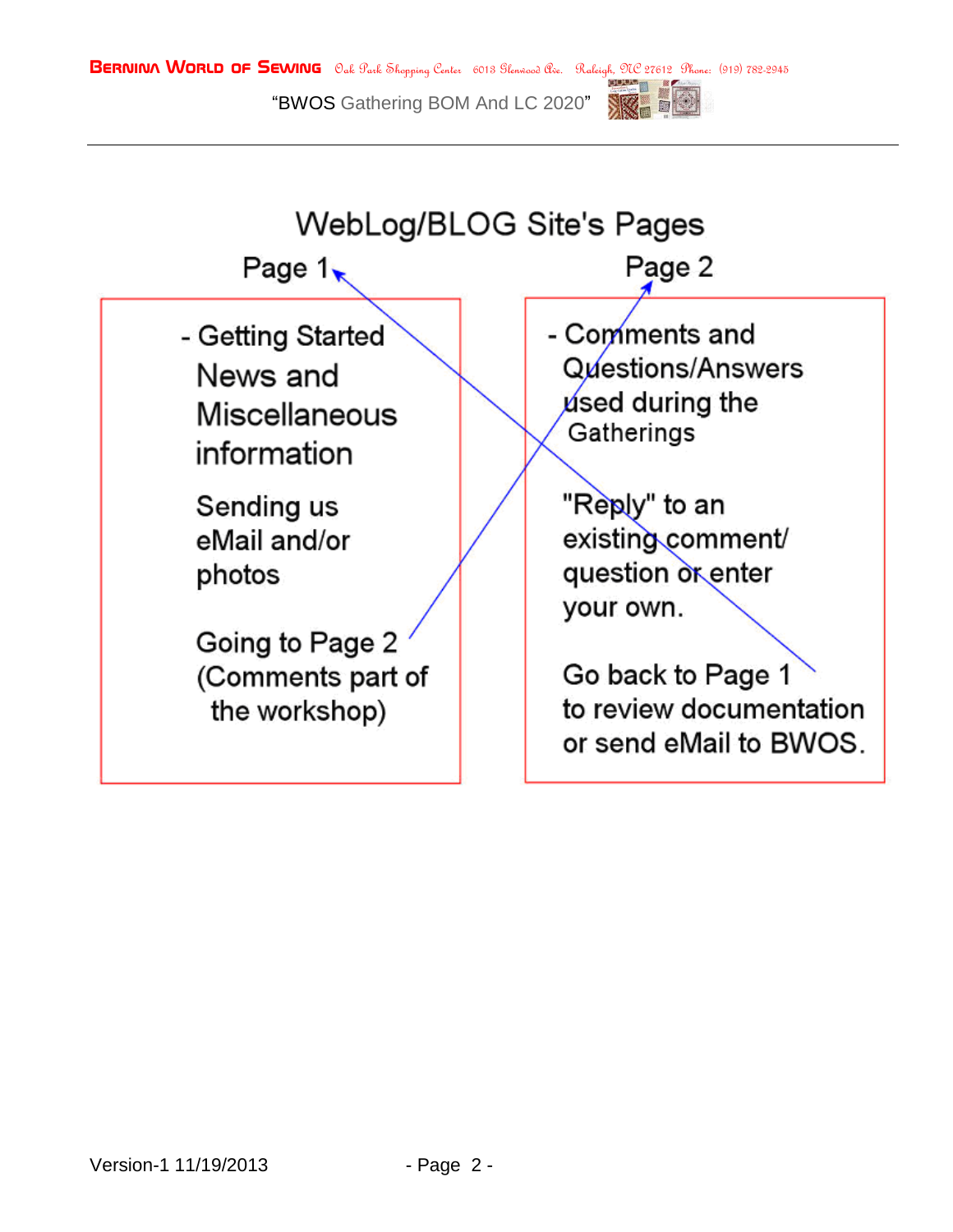

Prior to accessing the above pages, you may be asked to Sign In. For now, the Weblog/BLOG is public. If it DOES become private, you will need to enter your provided-by-us User Name and Password exactly as they were given to you. Your User Name may include a blank (space) between your first and second name.

The password MUST be entered exactly - if the Weblog/BLOG becomes private.

If you are having problems signing in, just contact us.

Please save the User Name and Password that we send to you. It will be used throughout the project.

# **Getting Started**

Once you have signed in (as discussed in the previous page of this document) you are presented Page 1 of the Weblog/BLOG Website.

Review the information that is presented and, if you wish to, perhaps review any Archived Comments.

The Archived Comments, if there, will be presented in a new Web Browser panel, using Acrobat Reader.

If you do NOT see the panel from Acrobat Reader showing the asked-for documentation, contact us or ask someone in your home who is computer/Web knowledgeable about how to use Acrobat reader on your system.

Optionally, you can print the Archived Comments, using Acrobat Reader, by clicking on **File->Print** or by clicking on the Acrobat panel's "printer" button if that is provided to you.

## **Contacting BWOS by eMail Using the Online Gathering Website**

Naturally, you may just send us a "normal" eMail. Page 1 of the Website assists you in doing this optional function.

If you wish to send us a photo as part of a question or as something you feel could be of interest to others - or to share with other users of the BLOG Website: The clickable parts of Page 1 are provided for your convenience.

- Send us any questions related to this project via eMail for our Comments Back to you.
- Send us a note or photos for our Comments Back to you.
- Contact us with any general questions/comment by eMail.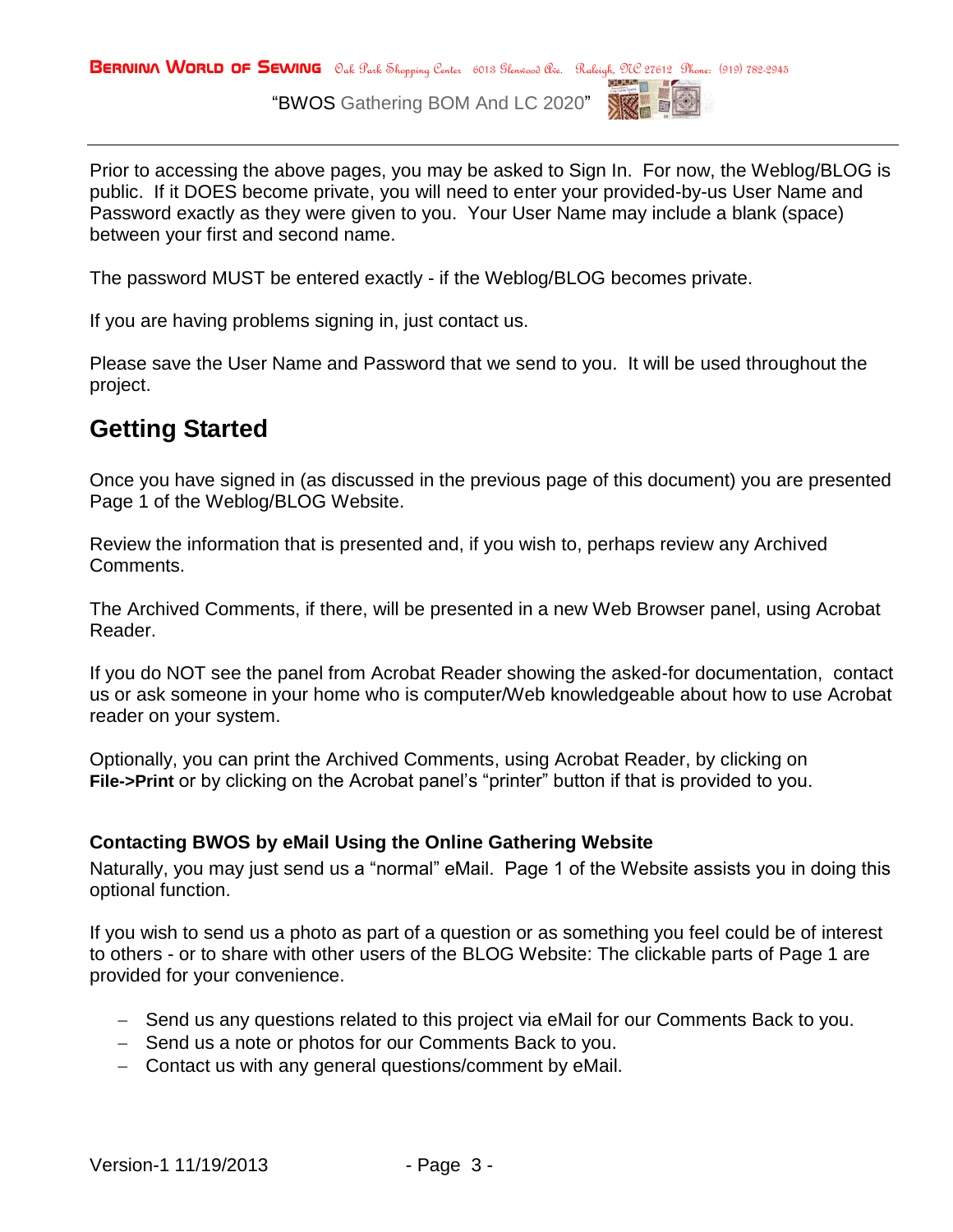

## **Contacting Other Project Participants by Using the BLOG Website**

Now that you have reviewed any Archived Comments that may be available – and, optionally, have used the Page 1 to send an eMail and/or any photos that you may have, you now are ready to use Page 2 of the BLOG Website.

 Click on Page 1 in the "**Go to the Weblog where there currently are x comments**" area of the panel to reach Page 2 and the Question/Answer/Reply (Weblog/BLOG) part of the site. This is where you will spend most of your time and where you will interact with other participants of this project.

.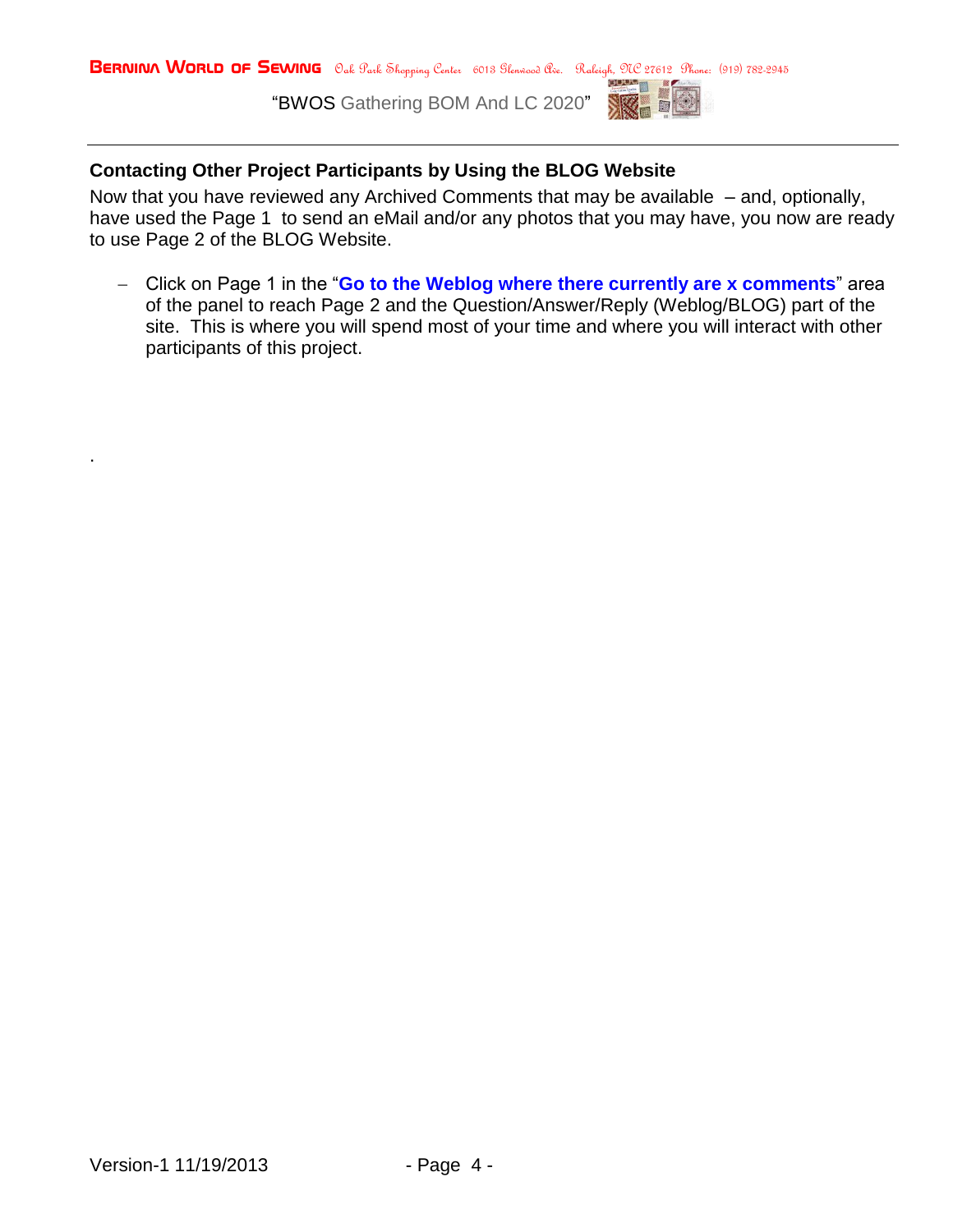

## **Using Page 2 (Weblog/BLOG Portion of the Site)**

This portion of the BLOG Website is where you will normally spend most of your time. Here, you will:

- Browse any previously-entered questions/answers/comments.
- **Reply** to any previously-entered questions/answers/comments. "Reply" means that what you respond will be shown as part of an existing "thread" (in Weblog terminology). Whatever you enter as part of a "Reply" will be shown in the Weblog together with alreadyentered data for some topic/comment.
- Enter your own "thread" message (that anyone may, later Reply to), using the **Leave a Reply** part of Page 2. This "Leave a Reply" area of Page 2 is provided to you at the end (bottom) of the page. Just use your Web browser's scroll bar to get to this area of the Page 2 panel.

You also may, of course, go Back to Page 1 of the Online Gathering at any time while in Page 2. Clicking on the name of the Gathering (shown on the top-portion of Page 2) or clicking on the link "**Go To The BWOS ….. BLOG Home Page**". provided-at-the-bottom of Page 2 will return you to Page 1 of the BLOG site..

This page (Page 2 of the BLOG Website) repeats the project description as was shown on Page 1. Then, following a short introductory statement from us are any Replys or new comments.

You, simply, browse the shown information - and, either click on **Reply** to comment-back directly to a participant or **Leave a Reply** to enter your own "Thread" message. Whichever you choose to do, your comment/question will be shown on this Page to other project attendees. If you choose to NOT have your question/comment shown here – just use Page 1 and "normal" eMail to contact us.

### **Using the Reply or the Leave a Reply Panels**

Normally, you will start your interaction with the BLOG **Reply** or **Leave a Reply** process by responding to an existing comment. The **Leave a Reply** boxes move into the "boxed-in-blue" portion of the page for the entry you have clicked on **Reply** for:

You now can enter your Name, eMail ID and comment into the provided box.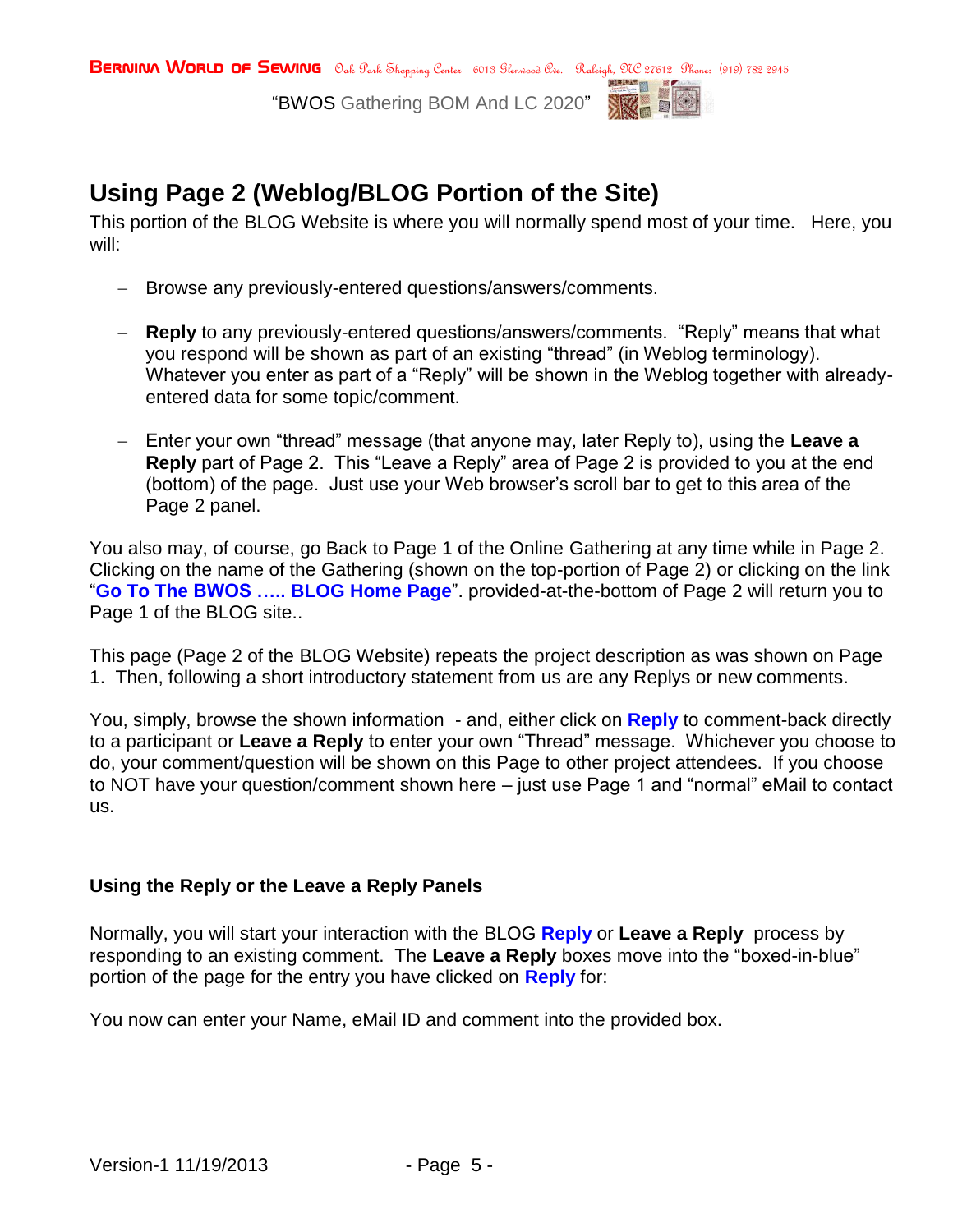

After you **Submit Comment** you will see that your comment is placed with the boxed-in-blue area.

Note that the "Name" and eMail ID is left (remembered) by the Page 2 Reply application. This is simply for convenience – and, you can over-write it at any time if you wish to.

Note that an entry for a response may not have a **Reply**. For now, we only allow for the aboveshown levels of replies/comments. If we find that this is a restriction, we will add additional level or levels.

To start another **Reply** thread ("thread" is a Weblog term) we click on the **Leave a Reply** part of Page 2 (located at the bottom of Page 2, if you cannot immediately see **Leave a Reply**).

Since this is not within the boxed-in-blue area for any existing user ("thread") we will start a new thread – that, in turn, can be replied to.

We could either scroll back and **Reply** to anyone shown on Page 2 of the Online Gathering Website or, just **Leave a Reply** to start another thread (set of comments / questions / replies).

Remember, at any time, you may go to Page 1 of the Website (or, just use normal eMail) to contact us, at either:

<mailto:BWOSDowntonAbbeyBLOGParticpantQ@berninaworldofsewing.com> (To contact BWOS regarding this Gathering)

or

[scscompa@scscompa.com](mailto:scscompa@scscompa.com) (To contact our Webmaster regarding any matter).